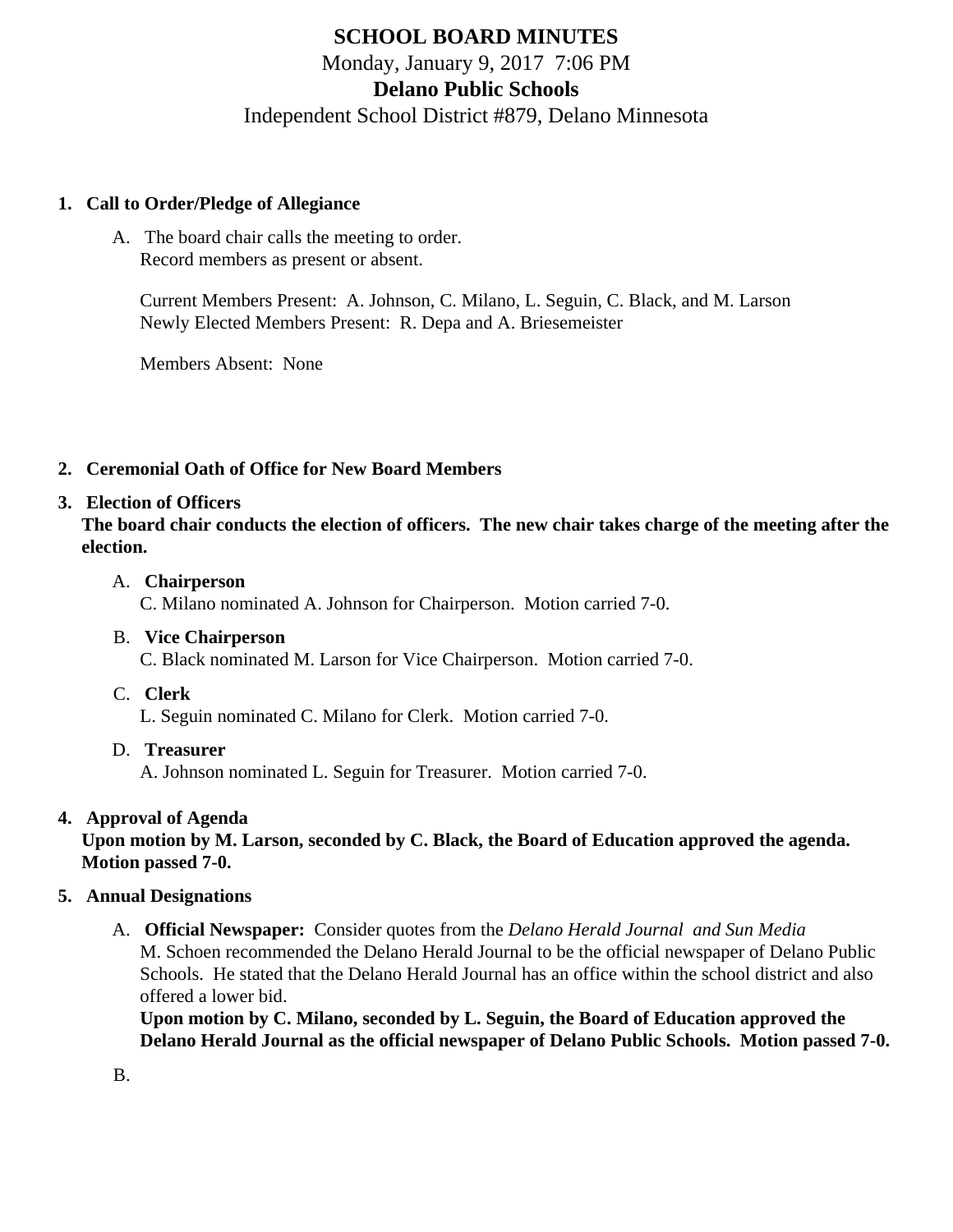### **School Board Compensation: Any of the following items, B-M, may be voted on separately at the request of a board member.**

## **Current Rates**

Regular Meetings - \$60/meeting Committee Meetings/Work Sessions/Special Meetings - \$25 minimum Workshops/Special Meetings *-* \$12.50/hour after two hours, not to exceed \$100 Chairperson - \$300/year Clerk - \$250/year

#### C. **School Attorneys:**

Official Attorneys - Rupp, Anderson, Squires & Waldspurger P.A. Local Attorney - Dick Grinley Authorized Personnel to Contact Attorneys - School Board Chair, Superintendent & Business Manager

#### D. **Memberships:**

MSBA (MN School Board Association) MAWSECO (Meeker and Wright Special Ed Coop) SEE (Schools for Equity in Education) Wright Technical Center (Career and Technical Coop) CMERDC (Central MN Educ Research & Dev. Council) Resource Training and Solutions MN State High School League Sherburne-Wright Educational Technology Cooperative

#### E. **Federal Grants**:

Title I, II

## F. **Delegate authority to make electronic fund transfers:**

Superintendent Business Manager Accountant HR Specialist Payroll Specialist

## G. **Designate the Identified Official with Authority to authorize user access to MDE secure websites for Delano Public Schools ISD 879**

Superintendent Matthew W Schoen

#### H. **Signatures for Elementary Activity Fund:**

Business Manager Elem. School Admin Assistants

#### I. **Prepayment of Bills:**

Avoid penalties and finance charges Reimbursement of employees Obtain discounts Pre-approved contracts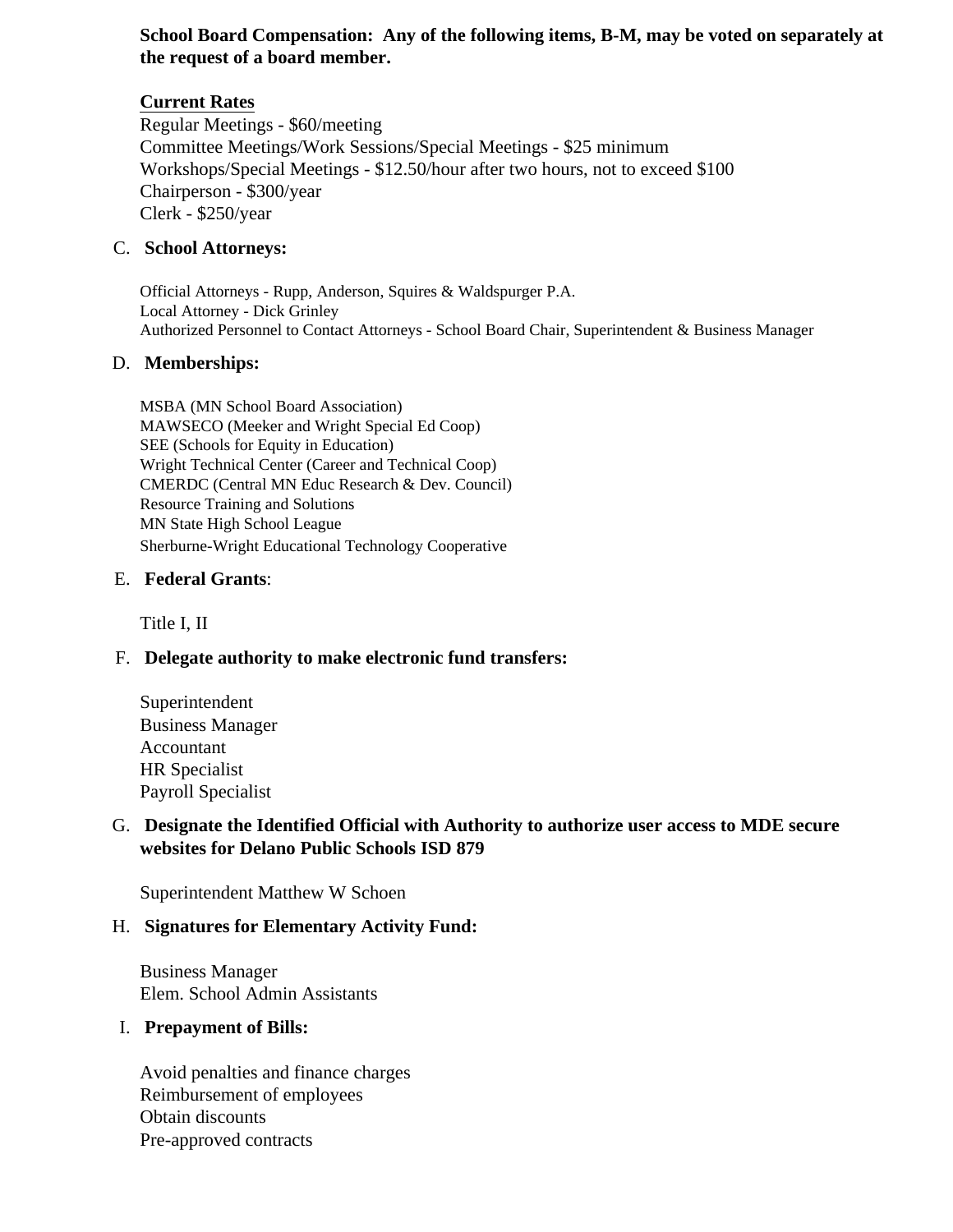J. Mileage Reimbursement Rate:

IRS rate (\$.535/mile)

K. Official Depositories:

State Bank of Delano Minnesota Lakes Bank 21st Century Bank, Loretto Wells Fargo MN School District Liquid Asset Fund PMA Securities, Inc./MN Trust U.S. Bank Corporate Trust Services

L. School Board Regular Meeting Times and Dates for 2017:

Recommended 4th Monday of the month at Delano City Hall beginning at 5:45 p.m., with the exception of December 18 (winter break), when the meeting will be held in the Delano High School Media Center. Discussion of potential March 2017 meeting date of either March 20 or 27. Board recommended that the March School Board Meeting be held on Monday, March 20, 2017, in the Delano High School Media Center.

M. [Renew Board Operating Protoco](/docs/district/District_Forms/SB_Operating_Protocol.pdf)l Upon motion by A. Briesemeister, seconded by R. Depa, the Board of Education approved items B-M. Motion passed 7-0.

| Committee                                  | 2016 Members            | 2017 Members                  |
|--------------------------------------------|-------------------------|-------------------------------|
| <b>Building and Grounds</b>                | Seguin*, Durick, Black  | Seguin*, Black, Larson        |
| Meet & Confer                              | Seguin*, Black, Durick  | Seguin*, Black, Briesemeister |
| <b>Transportation Negotiations</b>         | Milano*, Durick, Larson | Milano*, Larson, Depa         |
| <b>Classified Employee Negotiations</b>    | Durick*, Seguin         | Seguin*, Depa, Briesemeister  |
| <b>Teacher Negotiations</b>                | Black*, Johnson, Baker  | Black*, Johnson, Larson       |
| <b>Administrative Negotiations</b>         | Johnson*, Black, Seguin | Johnson*, Black, Seguin       |
| Finance/Insurance Committee                | Seguin*, Durick, Larson | Seguin*, Larson, Depa         |
| Delano City/School                         | Seguin*, Black, Larson  | Seguin*, Black, Larson        |
| <b>District Advisory Committee</b>         | Larson*, Johnson        | Larson*, Johnson              |
| Community Ed. Advisory Committee           | Baker*, Black           | Briesemeister*, Black         |
| MAWSECO (Meeker/Wright Special Ed. Coop    | Johnson*, Black         | Johnson*, Black               |
| Wright Technical Center                    | Durick*, Baker          | Briesemeister*, Johnson       |
| MN High School League & Activities Council | Black*, Durick          | Black*, Milano                |
| Professional Development Team              | Milano*, Black          | Milano*, Briesemeister        |
| Site Base Committee - Elementary           | Johnson*, Black         | Johnson*, Black               |
| Site Base Committee - Middle School        | Milano*, Larson         | Depa*, Larson                 |
| Site Base Committee - High School          | Larson*, Johnson        | Briesemeister*, Johnson       |
| Delano Area Sports Association             | Johnson*, Durick        | Johnson*, Larson              |
| Safe Schools                               |                         | ∥Depa                         |
| Schools for Equity in Education            | Milano*                 | Milano*, Depa                 |

6. Appoint Members to Board Committees and Representatives

Upon motion by M. Larson, seconded by L. Seguin, the Board of Education appointed members to Board Committees and Representatives. Motion passed 7-0.

7. Adjournment